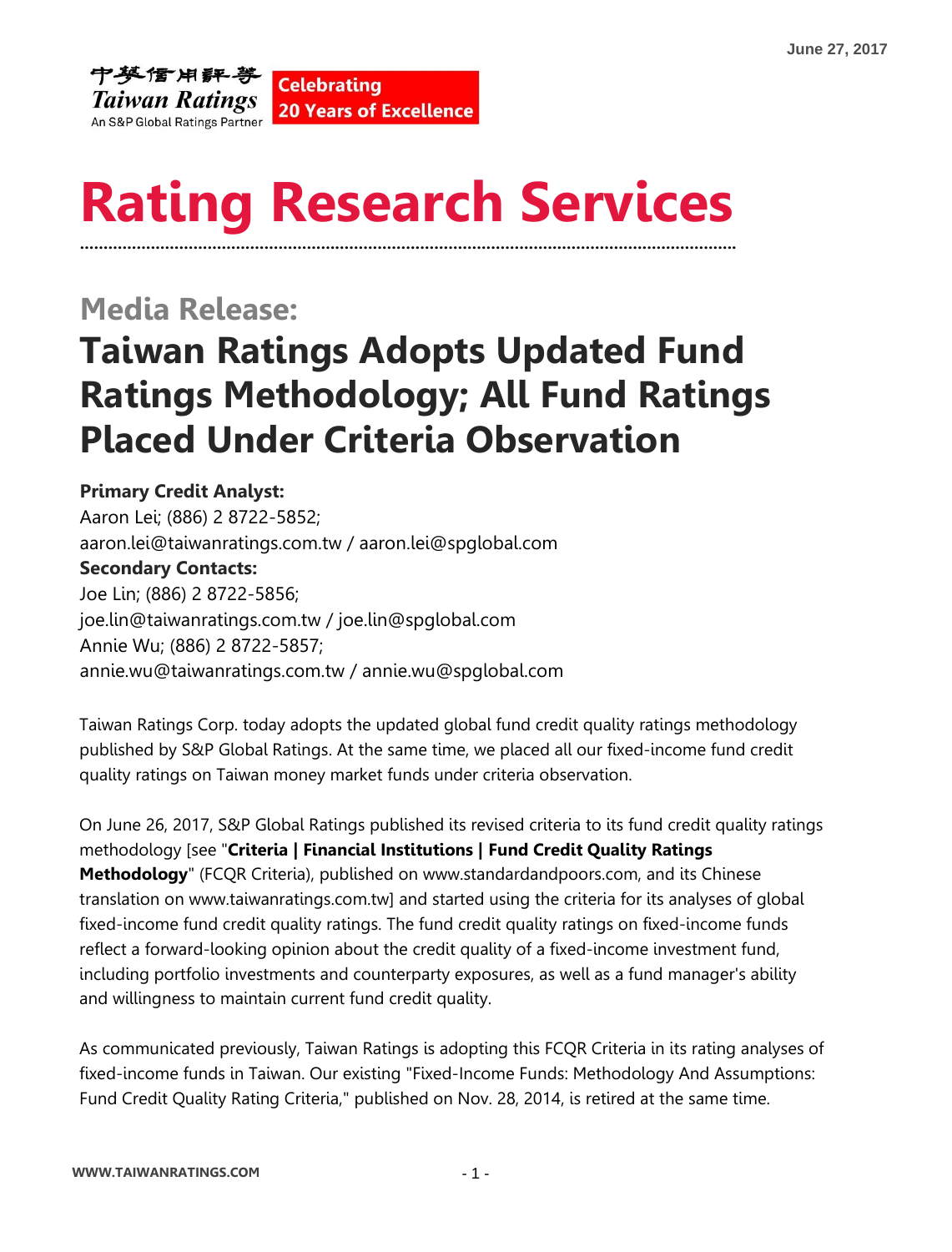As all funds ratings we currently maintain are potentially affected by the adoption of the FCQR Criteria, we are assigning a "UCO" (under criteria observation) identifier to all outstanding ratings we have assigned on Taiwan money market funds. The UCO designation indicates that the ratings are being reviewed due to the introduction of revised criteria (see "Standard & Poor's Announces "Under Criteria Observation" Identifier For Ratings Potentially Affected By Criteria Changes," published May 7, 2013). We expect to complete the review of these ratings under the FCQR Criteria within a few weeks. Only a rating committee may determine a rating action, and a UCO designation does not constitute a rating action.

### **Related Criteria and Research**

#### **Related Criteria**

- Fund Credit Quality Ratings Methodology June 26, 2017
- Fixed-Income Funds: Methodology And Assumptions: Fund Credit Quality Rating Criteria, www.taiwanratings.com - November 28, 2014
- Understanding Taiwan Ratings' Rating Definitions, www.taiwanratings.com November 18, 2014

#### **Related Research**

• Standard & Poor's Announces "Under Criteria Observation" Identifier For Ratings Potentially Affected By Criteria Changes – May 7, 2013

(Unless otherwise stated, these articles are published on www.standardandpoors.com, access to which requires a registered account)